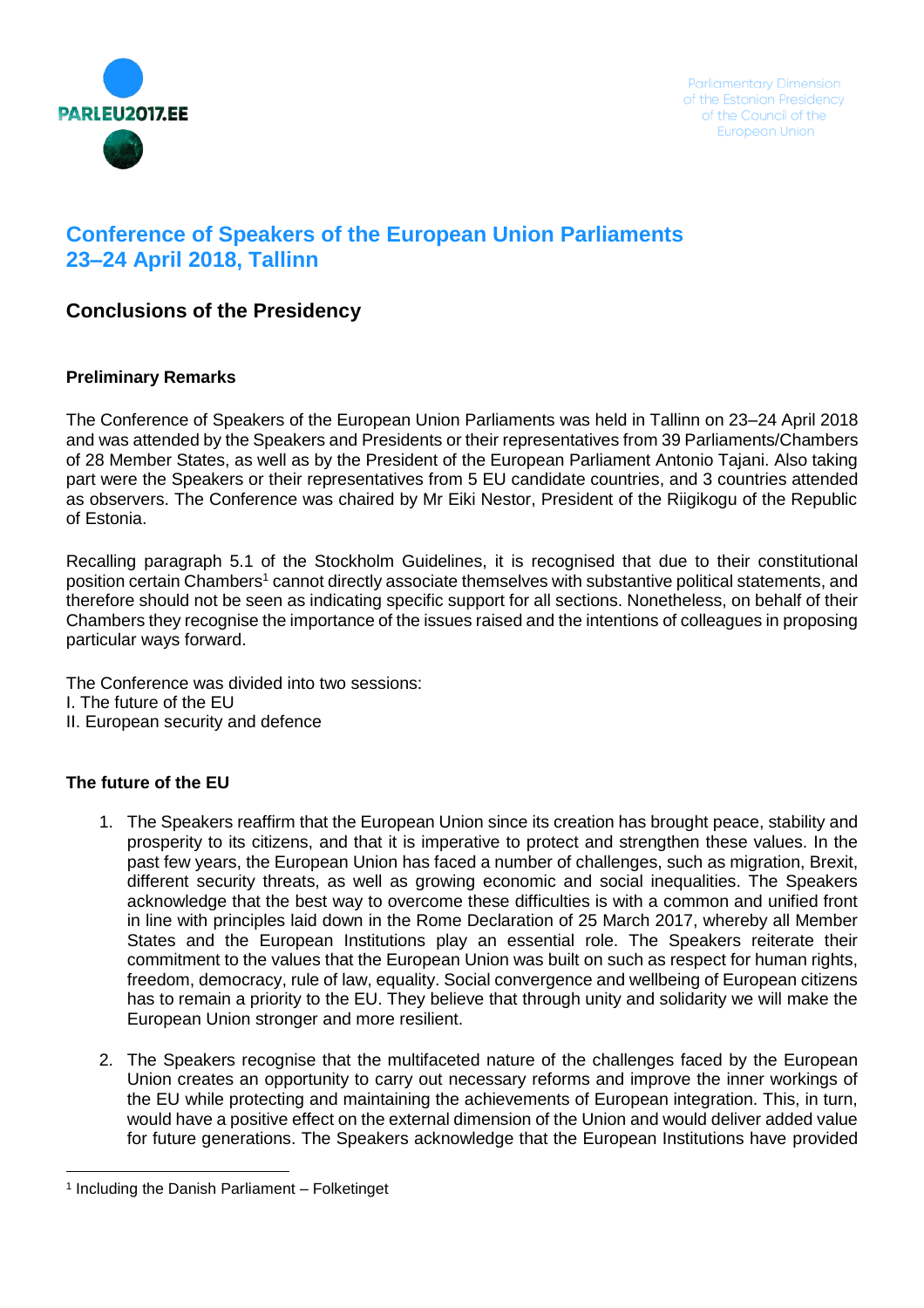the framework for a debate on the future of the European Union. The Speakers highlight the essential role of national parliaments in the functioning of the European Union and call them to engage and to contribute actively in related discussions. The wide engagement of the national parliaments would enhance the democratic legitimacy of unified Europe.

- 3. The Speakers emphasise the importance of the United Kingdom's orderly withdrawal from the EU and take note of the difficulties that this might pose for both parties. The Speakers highlight that the rights of the EU and the United Kingdom citizens living in each other's territories, the financial settlement and the unique circumstances of the island of Ireland should be considered as priorities during the negotiation process. The Speakers take note of the European Commission Draft Withdrawal Agreement on the withdrawal of the United Kingdom of Great Britain and Northern Ireland from the European Union and the European Atomic Energy Community that was published on 28 February 2018. They call to maintain the unity of the 27 throughout the second phase of the negotiations.
- 4. Taking into consideration that the discussions surrounding the next Multiannual Financial Framework post-2020 are in their initial phase, the Speakers take note that the European Commission will present its budgetary plans in May 2018. With this in mind, the Speakers hope that the European Institutions will make sufficient progress in the coming negotiations to reach a timely political agreement to ensure adequate financing to the long-standing and new priorities.
- 5. The migration policy should be based on the strong protection of the external borders. We must focus on tackling the root causes of migration on the spot, in particular in Africa, supported by a European plan for this continent. With regard to the management of refugee flows, the reform of the European common asylum system is essential. To this respect, the EU should work actively towards resolving conflicts in its neighbouring regions. This would help save lives, reduce migratory pressure and irregular migration.
- 6. Considering the importance of stability and prosperity in the Eastern and Southern neighbourhoods of the EU, in particular Western Balkans, the Speakers underline that enlargement should remain a key policy of the EU. It is an investment in the peace, democracy and security of our continent and our citizens. The Speakers reiterate that EU enlargement should be based on the respect for the values of the EU, strict compliance with the membership criteria, and the principle of own merit. A European perspective for states in concerned regions must remain credible, keep its momentum and be based on successful reforms in prospective Members on the one hand and actual progress in accession negotiations on the other. Taking into account the growing external influence in the Western Balkans it is of utmost importance that the EU keeps protecting its values and interests in the region.
- 7. The Speakers welcome the sturdy framework for the debate on the future of the EU, which has been laid down by the EU institutions. The Speakers recognise the important role of national parliaments and the European Parliament in actively engaging in such debates, as well as in engaging with the citizens and placing them at the centre of the discussions. These debates should also address the role of national parliaments, including procedures that would give them a more active role in the decision-making in the EU. Doing a better job in explaining to citizens what the EU is and what it does is an important foundation for a future, where EU citizens understand and trust the Union. Understanding and trust of citizens in political decision-making can only be attained if European and national institutions observe the principles of integrity and transparency.
- 8. The Speakers underline the importance of active engagement of the citizens in political life, in particular through elections at regional, national and European level. National Parliaments and the European Parliament encourage all European citizens to use their democratic rights at all levels, including the need to use their right to vote in the upcoming European Elections on 23–26 May 2019.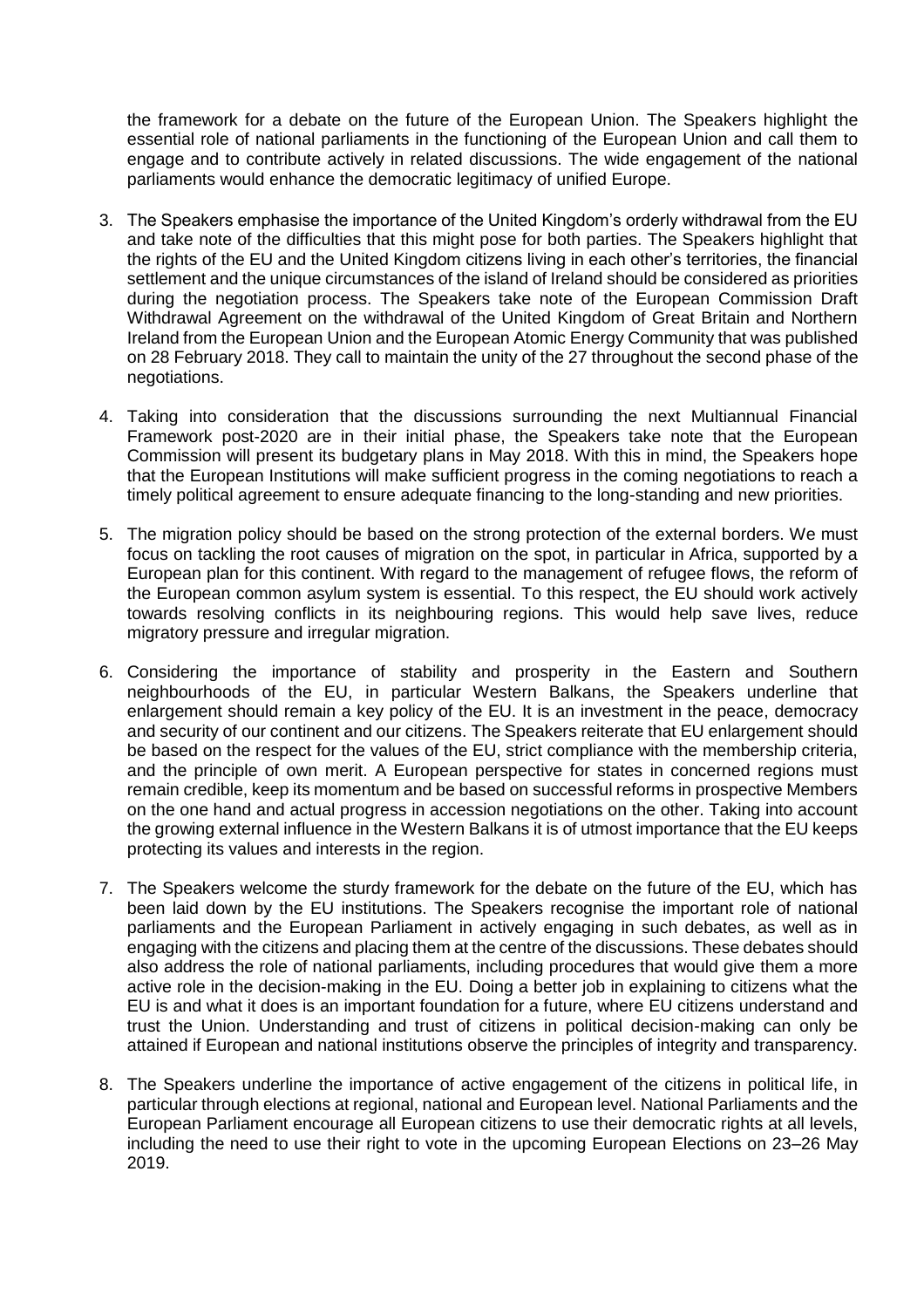### **European security and defence**

- 9. The Speakers affirm that the EU should stand for international peace and stability, based on its fundamental values. The Speakers reaffirm the guiding principles of the Global Strategy for the European Union's Foreign and Security Policy that emphasise the need for a stronger Europe. The implementation of initiatives stemming from the EU Global Strategy is of utmost importance, including for the development of the EU military capabilities. The Speakers acknowledge, however, that in the interest of efficiency the implementation of the EU Global Strategy, while remaining a priority, requires focus, purpose and determination.
- 10. The Speakers acknowledge that the external and internal dimensions of security are interconnected. The spectrum of threats in today's world is wide and varied, requiring a delicate, mutually reinforcing balance between the provision of security on the one hand and respect for fundamental human rights and liberties on the other. The altered security environment impels the European Union to be more decisive and effective in order to protect its citizens. The Member States should work more closely together in the areas of security and defence to face these new challenges. The strengthening of the common security and defence policy should lead the European Union to develop a common and credible defence capacity complementary to NATO, while respecting the specific character of the security and defence policy of certain Member States.
- 11. Considering the current security environment, the Speakers underline the importance of the recent steps taken to enhance defence cooperation. The establishment of the Permanent Structured Cooperation (PESCO) strengthens the security and defence cooperation between those Member States who are willing and able to work closely together. This increases the EU's capacity as an international security partner and thus contributes to the security of our citizens.
- 12. The Speakers welcome the launching of the European Defence Fund (EDF), which contributes towards a more secure Europe by supplementing and amplifying national investments in defence. They call Member States to increase their defence effort, to encourage the pooling of costs and resources, to develop their capabilities to bring closer their defence industries and to strengthen the interoperability of their forces.
- 13. In view of the changing global security situation, the Speakers encourage the close cooperation between the European Union and NATO. The EU-NATO Joint Declaration signed by the Presidents of the European Commission and the European Council and NATO Secretary General in Warsaw on 8 July 2016 is the basis for the partnership of the two organisations. As NATO will remain the cornerstone of collective defence for its allies, a stronger NATO and a stronger EU are mutually reinforcing, while also recognising that not all Member States are members of NATO. Together they can better provide security in Europe and beyond.
- 14. The Speakers acknowledge that the modern global world is facing non-traditional security challenges and hybrid threats. We are increasingly dependent on digital technologies and vulnerable to cyber threats. The EU should strengthen its capability to collectively respond to these threats. Strategic communication is an important element in improving resilience to hybrid threats, dealing with disinformation campaigns and providing a positive narrative on EU policies and actions. Another positive development is the Commission's adoption of the cybersecurity package that presents new initiatives to further improve the EU's cyber resilience and response. The EU should support big data solutions in order to be in a strong position and competitive on the global scene.
- 15. The Speakers reaffirm that Europe faces multiple security challenges both from inside and outside of the European Union, ranging from terrorism, information war and cyber threats to conventional military threats and frozen conflicts. Solidarity and cooperation are instrumental tools in responding to these common threats. Deepened security and defence cooperation as well as proactive engagement with contemporary threats is crucial for better facing the changing security